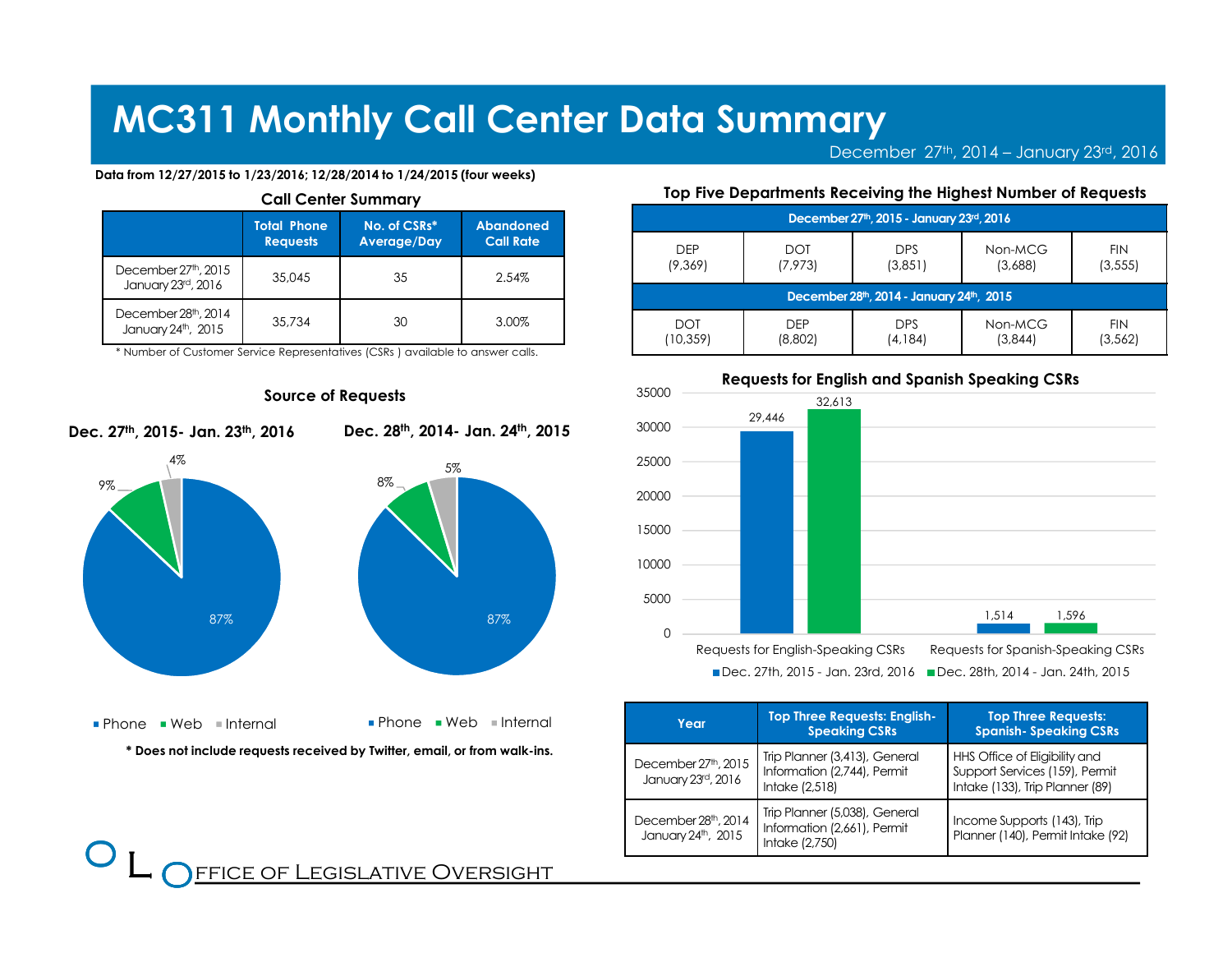January 24th, 2016 – February 20th, <sup>2016</sup>

#### Data from 1/24/2016 to 2/20/2016; 1/25/2015 to 2/21/2015 (four weeks)

| Call Center Summary                                    |                                       |                             |                               |  |
|--------------------------------------------------------|---------------------------------------|-----------------------------|-------------------------------|--|
|                                                        | <b>Total Phone</b><br><b>Requests</b> | No. of CSRs*<br>Average/Day | Abandoned<br><b>Call Rate</b> |  |
| January 24th, 2016<br>February 20 <sup>th</sup> , 2016 | 61.122                                | 33                          | 6.98%                         |  |
| January 25 <sup>th</sup> , 2015<br>February 21st, 2015 | 37,190                                | 30                          | 3.90%                         |  |

Call Center Summary

\* Number of Customer Service Representatives (CSRs ) available to answer calls.



#### Source of Requests

Jan. 24th, 2016- Feb. 20th, <sup>2016</sup>

 $\bf{O}$  $\overline{\phantom{a}}$  Jan. 25th, 2015- Feb. 21st, <sup>2015</sup>

#### Top Five Departments Receiving the Highest Number of Requests

| January 24th, 2016 - February 20th, 2016 |            |            |            |            |
|------------------------------------------|------------|------------|------------|------------|
| <b>DOT</b>                               | <b>DFP</b> | Non-MCG    | <b>DPS</b> | <b>HHS</b> |
| (17,827)                                 | (9,107)    | (4, 554)   | (3,900)    | (3, 144)   |
| January 25th, 2015 - February 21st, 2015 |            |            |            |            |
| <b>DOT</b>                               | <b>DFP</b> | <b>DPS</b> | Non-MCG    | <b>FIN</b> |
| (11,096)                                 | (7,827)    | (4,236)    | (4,097)    | (3,810)    |



**Jan. 24th, 2016 - Feb. 20th, 2016** ■ Jan. 25th, 2015 - Feb. 21st, 2015

| Year                                                   | <b>Top Three Requests: English-</b><br><b>Speaking CSRs</b>                          | <b>Top Three Requests:</b><br><b>Spanish-Speaking CSRs</b>                                          |
|--------------------------------------------------------|--------------------------------------------------------------------------------------|-----------------------------------------------------------------------------------------------------|
| January 24th, 2016<br>February 20 <sup>th</sup> , 2016 | Snow Removal (5,825), General<br>Information (5,091), Trip<br><b>Planner (4,202)</b> | Permit Intake (128), HHS Office of<br>Eligibility and Support<br>Services (121), Trip Planner (104) |
| January 25th, 2015<br>February 21st, 2015              | Trip Planner (4,494), Permit<br>Intake (2,267), General<br>Information (2,185)       | General Information (986), Trip<br>Planner (569), Tax Billing (557)                                 |

FFICE OF LEGISLATIVE OVERSIGHT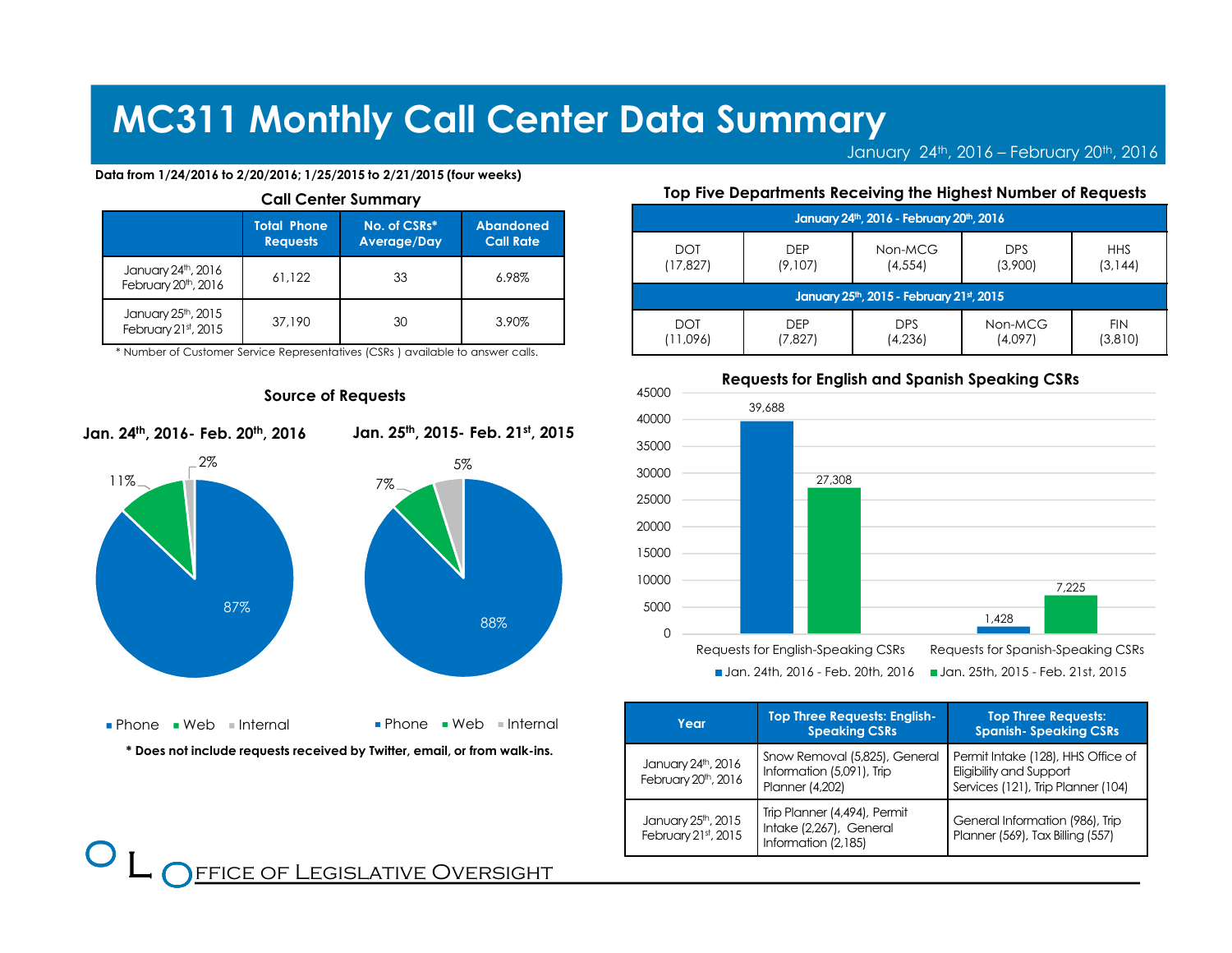February  $21^\text{st}$ , 2016 – March 19<sup>th</sup>, 2016

#### Data from 2/21/2016 to 3/19/2016; 2/22/2015 to 3/21/2015 (four weeks)

| <b>Call Center Summary</b>                           |                                       |                             |                                      |  |
|------------------------------------------------------|---------------------------------------|-----------------------------|--------------------------------------|--|
|                                                      | <b>Total Phone</b><br><b>Requests</b> | No. of CSRs*<br>Average/Day | <b>Abandoned</b><br><b>Call Rate</b> |  |
| February 21st, 2016<br>March 19th, 2016              | 39,018                                | 34                          | 3.29%                                |  |
| February 22 <sup>nd</sup> , 2015<br>March 21st, 2015 | 42,950                                | 33                          | 3.52%                                |  |

\* Number of Customer Service Representatives (CSRs ) available to answer calls.



FFICE OF LEGISLATIVE OVERSIGHT

#### Source of Requests

Feb. 21st, 2016 - Mar. 19th, <sup>2016</sup>

 $\bf{O}$  $\overline{\phantom{a}}$  Feb. 22nd, 2015- Mar. 21st, <sup>2015</sup>

#### Top Five Departments Receiving the Highest Number of Requests

| February 21st, 2016 - March 19th, 2016              |            |            |            |            |
|-----------------------------------------------------|------------|------------|------------|------------|
| DFP                                                 | <b>DOT</b> | <b>DPS</b> | <b>FIN</b> | Non-MCG    |
| (10, 275)                                           | (8, 473)   | (5,403)    | (4,621)    | (4, 161)   |
| February 22 <sup>nd</sup> , 2015 - March 21st, 2015 |            |            |            |            |
| <b>DOT</b>                                          | <b>DFP</b> | Non-MCG    | <b>DPS</b> | <b>FIN</b> |
| (14,216)                                            | (10,105)   | (5,004)    | (4, 365)   | (3,693)    |



Requests for English and Spanish Speaking CSRs

Feb. 21st, 2016 - Mar. 19th, 2016 ■ Feb. 22nd, 2015 - Mar. 21st, 2015

| Year                                    | <b>Top Three Requests: English-</b><br><b>Speaking CSRs</b>                    | <b>Top Three Requests:</b><br><b>Spanish-Speaking CSRs</b>                                                                      |
|-----------------------------------------|--------------------------------------------------------------------------------|---------------------------------------------------------------------------------------------------------------------------------|
| February 21st, 2016<br>March 19th, 2016 | Permit Intake (3,419), Trip<br>Planner (3,204), Tax Billing (1,953)            | Permit Intake (163), HHS Office of<br><b>Eligibility and Support Services</b><br>(121), Trip Planner (100), Bulk<br>Trash (100) |
| February 22nd, 2015<br>March 21st, 2015 | Trip Planner (3,112), Permit<br>Intake (2,235), General<br>Information (2,609) | Permit Intake (145), Trip Planner<br>(139), General Information (131)                                                           |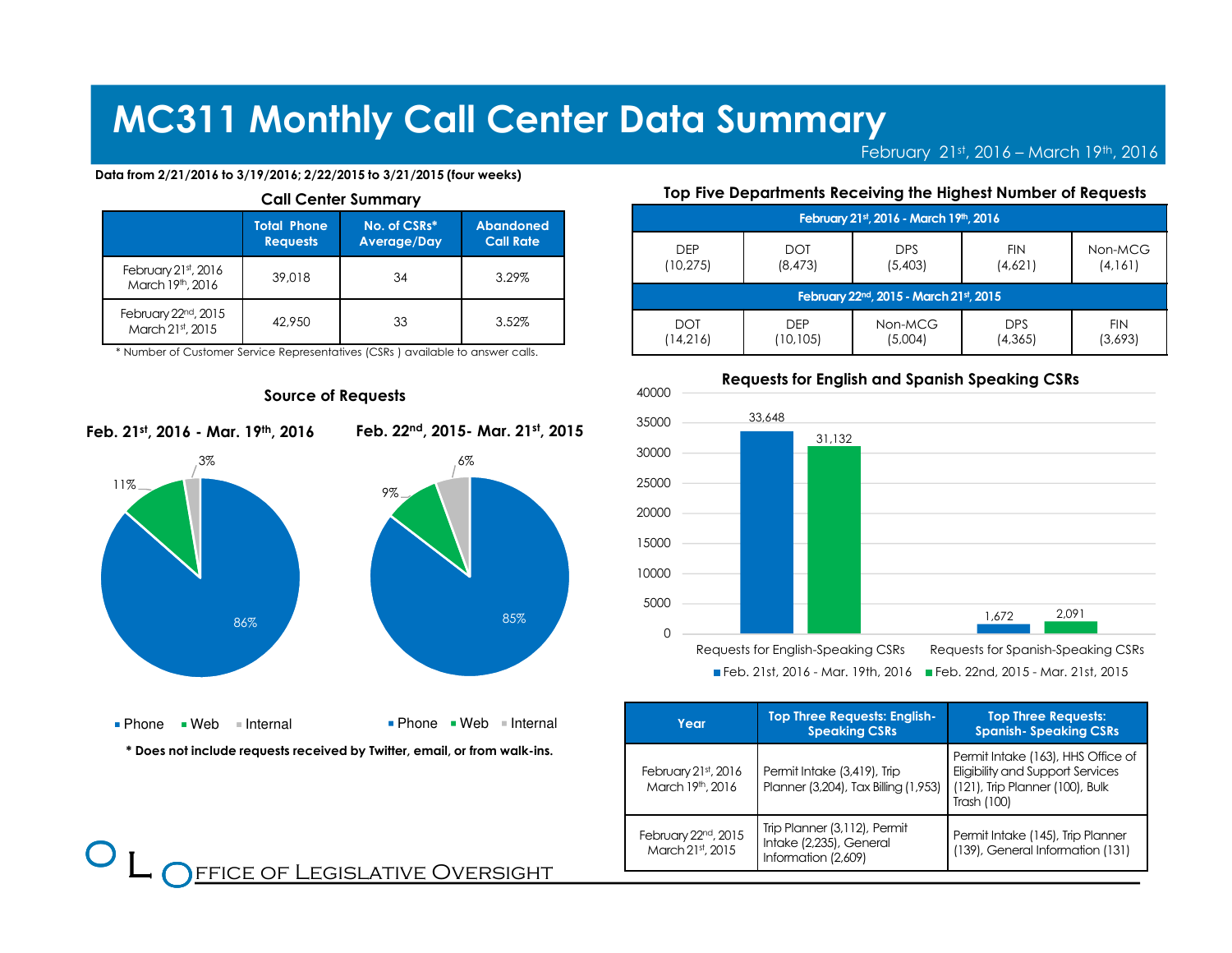March 20<sup>th</sup>, 2016 – April 16<sup>th</sup>, 2016

Data from 3/20/2016 to 4/16/2016 (2016) and 3/22/2015 to 4/18/2015 (2015) (four weeks)

| Year | <b>Total Phone</b><br><b>Requests</b> | No. of CSRs*<br>Average/Day | <b>Abandoned</b><br><b>Call Rate</b> |
|------|---------------------------------------|-----------------------------|--------------------------------------|
| 2016 | 36,357                                | 34                          | 1.57%                                |
| 2015 | 38,322                                | 39                          | 3.04%                                |

\* Number of Customer Service Representatives (CSRs ) available to answer calls.



### Source of Requests

Top Five Departments Receiving the Highest Number of Requests

|            |            | 2016       |         |            |
|------------|------------|------------|---------|------------|
| <b>DEP</b> | <b>DOT</b> | <b>DPS</b> | Non-MCG | <b>FIN</b> |
| (11, 839)  | (8,850)    | (5,673)    | (3,986) | (3, 254)   |
| 2015       |            |            |         |            |
| <b>DOT</b> | <b>DEP</b> | <b>DPS</b> | Non-MCG | <b>FIN</b> |
| (10, 941)  | (10, 314)  | (5,400)    | (4,703) | (3, 559)   |



■2015

■2016

| Year | <b>Top Three Requests:</b><br><b>English- Speaking CSRs</b>                    | <b>Top Three Requests:</b><br><b>Spanish- Speaking CSRs</b>                                             |
|------|--------------------------------------------------------------------------------|---------------------------------------------------------------------------------------------------------|
| 2016 | Permit Intake (3,575), Trip<br>Planner (3,419), General<br>Information (1,393) | Permit Intake (201), Bulk Trash Pick-<br>up (109), HHS Office of Eligibility &<br>Support Services (89) |
| 2015 | Trip Planner (3,279), Permit<br>Intake (2,812), General<br>Information (1,306) | Permit Intake (135), Income<br>Supports (118), Medicaid Assistance<br>Eligibility Program (92)          |

### **FFICE OF LEGISLATIVE OVERSIGHT**

 $\bf{O}$  $\overline{\phantom{a}}$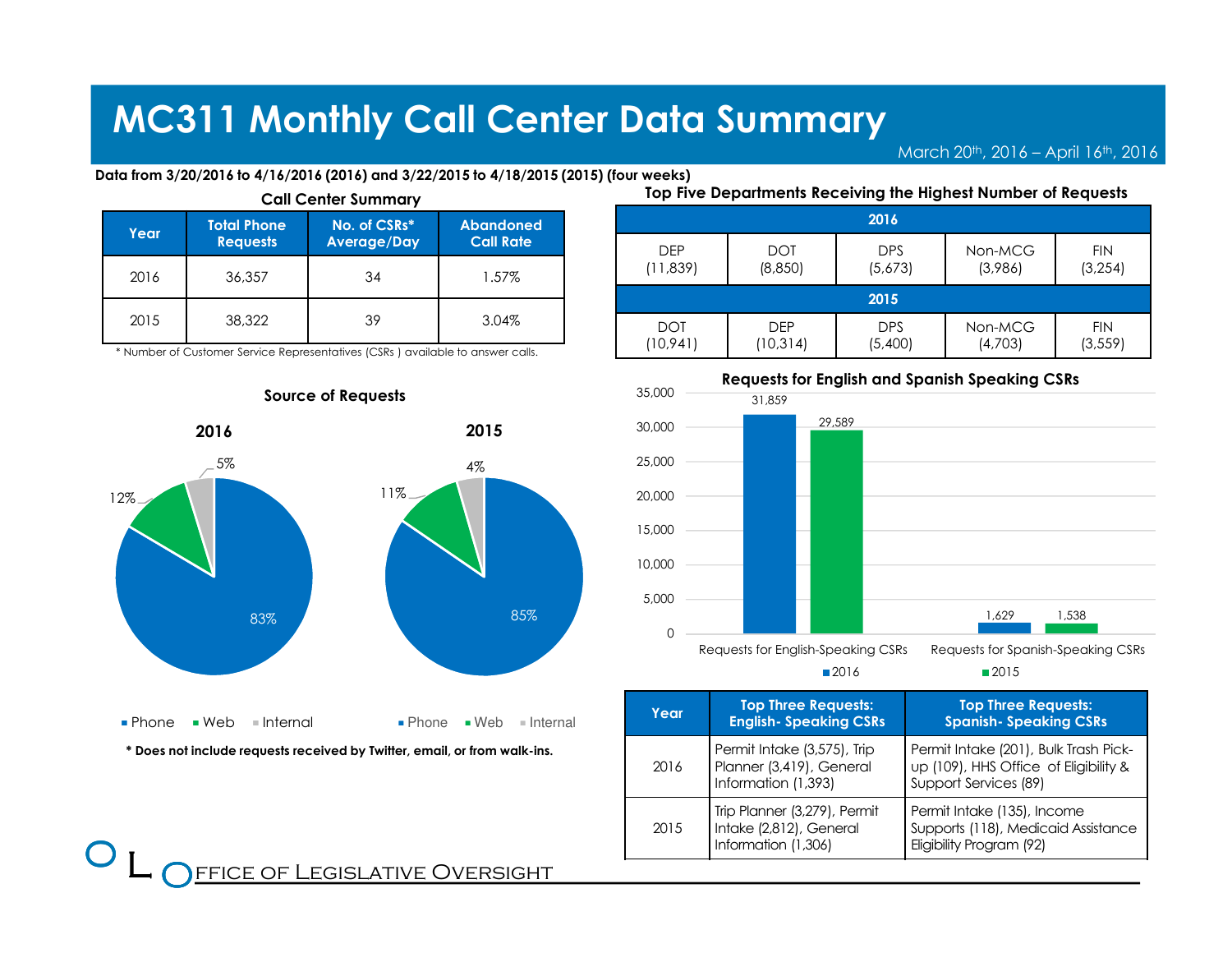April 17<sup>th</sup>, 2016 – May 14<sup>th</sup>, 2016

Data from 4/17/2016 to 5/14/2016 (2016) and 4/19/2015 to 5/16/2015 (2015) (four weeks)

| Year | <b>Total Phone</b><br><b>Requests</b> | No. of CSRs*<br><b>Average/Day</b> | <b>Abandoned</b><br><b>Call Rate</b> |
|------|---------------------------------------|------------------------------------|--------------------------------------|
| 2016 | 36,146                                | 38                                 | 1.33%                                |
| 2015 | 39,002                                | 36                                 | 4.08%                                |

\* Number of Customer Service Representatives (CSRs ) available to answer calls.



### Source of Requests

Top Five Departments Receiving the Highest Number of Requests

|            |            | 2016       |            |             |
|------------|------------|------------|------------|-------------|
| <b>DFP</b> | <b>DOT</b> | Non-MCG    | <b>FIN</b> | <b>DHCA</b> |
| (12,072)   | (9, 245)   | (4, 152)   | (3, 293)   | (2,853)     |
| 2015       |            |            |            |             |
| <b>DEP</b> | <b>DOT</b> | <b>DPS</b> | Non-MCG    | <b>PIO</b>  |
| (11,506)   | (11, 219)  | (5,497)    | (4, 538)   | (2,853)     |



■2015

■2016

| Year | <b>Top Three Requests:</b><br><b>English- Speaking CSRs</b>                    | <b>Top Three Requests:</b><br><b>Spanish- Speaking CSRs</b>                                             |
|------|--------------------------------------------------------------------------------|---------------------------------------------------------------------------------------------------------|
| 2016 | Permit Intake (3,717), Trip<br>Planner (3,545), General<br>Information (1,466) | Permit Intake (207), Bulk Trash Pick-<br>up (118), HHS Office of Eligibility &<br>Support Services (96) |
| 2015 | Trip Planner (3,322), Permit<br>Intake (2,779), General<br>Information (1,208) | Permit Intake (154), Trip Planner (91),<br>Income Supports (89)                                         |

**FFICE OF LEGISLATIVE OVERSIGHT** 

 $\bf{O}$  $\overline{\phantom{a}}$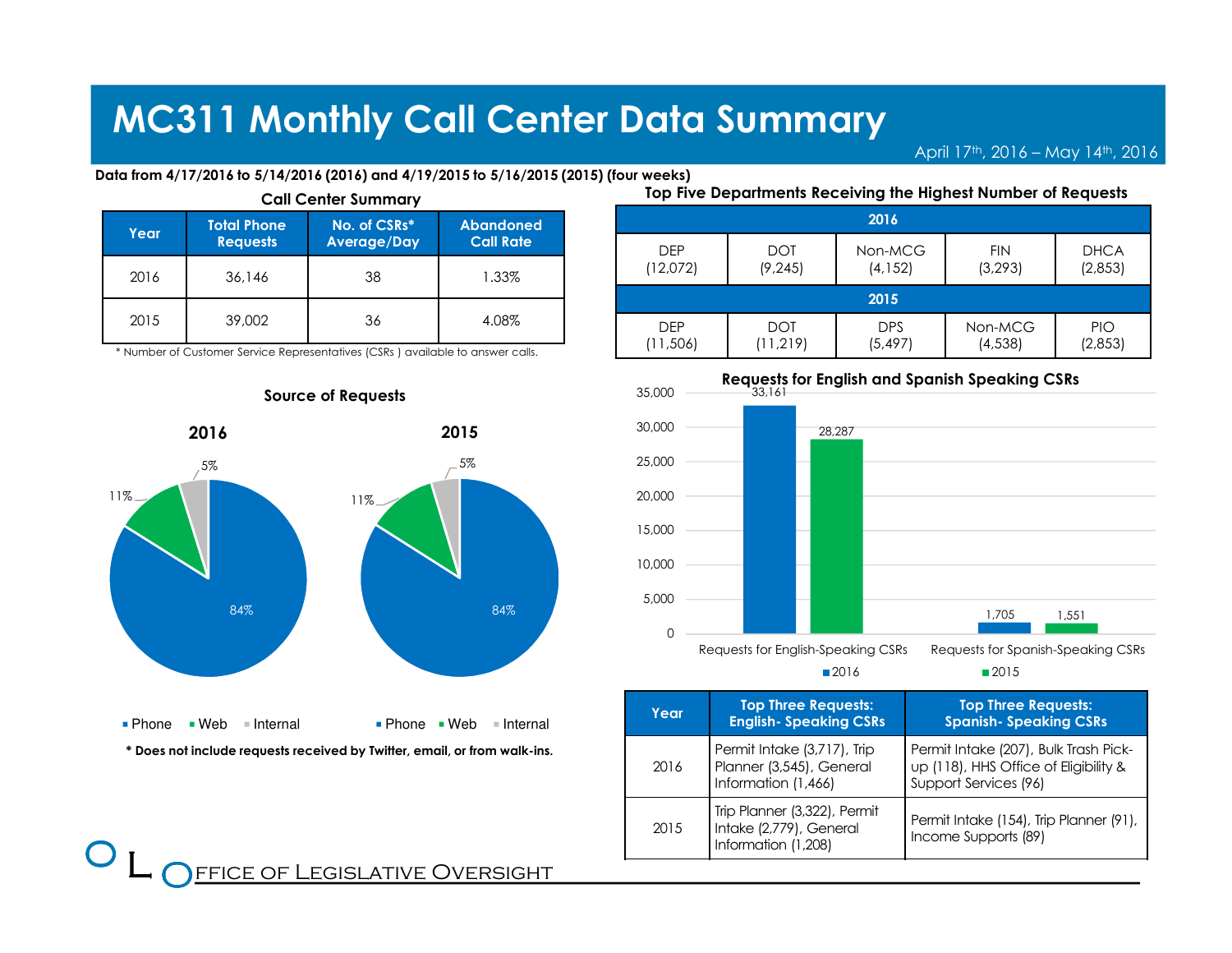(11,475)

(11,447)

May  $15^{th}$ , 2016 – June  $11^{th}$ , 2016

(4,111)

■2015

(2,901)

#### Data from 5/15/2016 to 6/11/2016 (2016) and 5/17/2015 to 6/13/2015 (2015) (four weeks)

| Year | <b>Total Phone</b><br><b>Requests</b> | No. of CSRs*<br>Average/Day | <b>Abandoned</b><br><b>Call Rate</b> |
|------|---------------------------------------|-----------------------------|--------------------------------------|
| 2016 | 36,408                                | 35                          | 1.85%                                |
| 2015 | 37,556                                | 34                          | 3.18%                                |

\* Number of Customer Service Representatives (CSRs ) available to answer calls.



\* Does not include requests received by Twitter, email, or from walk-ins.

 $\bf{O}$  $\overline{\phantom{a}}$ 

#### 2016DEP (12,537)DOT (9,256)DPS (6,130)Non-MCG (3,954)DHCA (2,649)2015DEPDOTDPSNon-MCGHHS

(5,305)



Requests for English-Speaking CSRs Requests for Spanish-Speaking CSRs

■2016

| Year | <b>Top Three Requests:</b><br><b>English-Speaking CSRs</b>                             | <b>Top Three Requests:</b><br><b>Spanish-Speaking CSRs</b>                                              |
|------|----------------------------------------------------------------------------------------|---------------------------------------------------------------------------------------------------------|
| 2016 | Permit Intake (3,951), Ride<br>On Trip Planner (3,501),<br>General Information (1,671) | Permit Intake (244), Bulk Trash Pick-<br>up (104), HHS Office of Eligibility &<br>Support Services (88) |
| 2015 | Ride On Trip Planner (3,590),<br>Permit Intake (2,816),<br>General Information (1,529) | Permit Intake (162), Ride On Trip<br>Planner (105), Income Supports (103)                               |

### Top Five Departments Receiving the Highest Number of Requests

FFICE OF LEGISLATIVE OVERSIGHT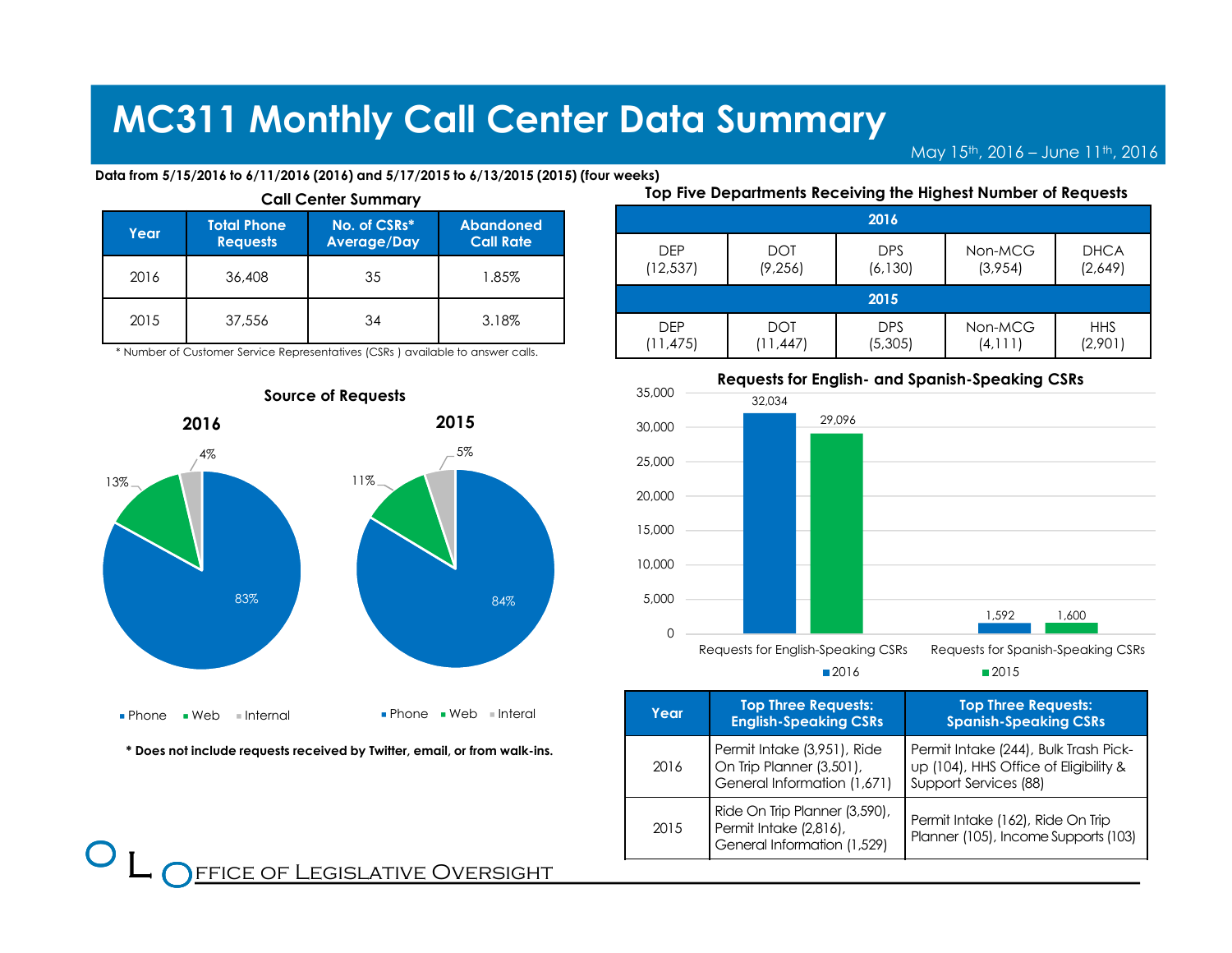June  $12^{th}$ , 2016 – July  $9^{th}$ , 2016

#### Data from 6/12/2016 to 7/9/2016 (2016) and 6/14/2015 to 7/11/2015 (2015) (four weeks)

| Year | <b>Total Phone</b><br><b>Requests</b> | No. of CSRs*<br>Average/Day | <b>Abandoned</b><br><b>Call Rate</b> |
|------|---------------------------------------|-----------------------------|--------------------------------------|
| 2016 | 37,770                                | 35                          | 2.09%                                |
| 2015 | 39,877                                | 33                          | 3.55%                                |

\* Number of Customer Service Representatives (CSRs ) available to answer calls.



\* Does not include requests received by Twitter, email, or from walk-ins.

 $\bf{O}$  $\overline{\phantom{a}}$ 

#### Top Five Departments Receiving the Highest Number of Requests2016DEP (12,908)DOT (8,190)DPS (6,365)Non-MCG (4,214)DHCA (3,005)2015DEP (12,127)DOT (10,353)DPS (5,468)Non-MCG (4,336)DHCA(3,342)



Requests for English- and Spanish-Speaking CSRs

Requests for English-Speaking CSRs Requests for Spanish-Speaking CSRs

■2015

■2016

| Year | <b>Top Three Requests:</b><br><b>English-Speaking CSRs</b>                             | <b>Top Three Requests:</b><br><b>Spanish-Speaking CSRs</b>                                             |
|------|----------------------------------------------------------------------------------------|--------------------------------------------------------------------------------------------------------|
| 2016 | Ride On Trip Planner (3,350),<br>Permit Intake (3,204),<br>General Information (1,680) | Permit Intake (150), HHS Office of<br>Eligibility & Support Services (106),<br>Bulk Trash Pick-up (98) |
| 2015 | Ride On Trip Planner (3,385),<br>Permit Intake (3,001),<br>General Information (1,712) | Permit Intake (124), Income<br>Supports (121), Bulk Trash<br>Pick-up (88)                              |

### FFICE OF LEGISLATIVE OVERSIGHT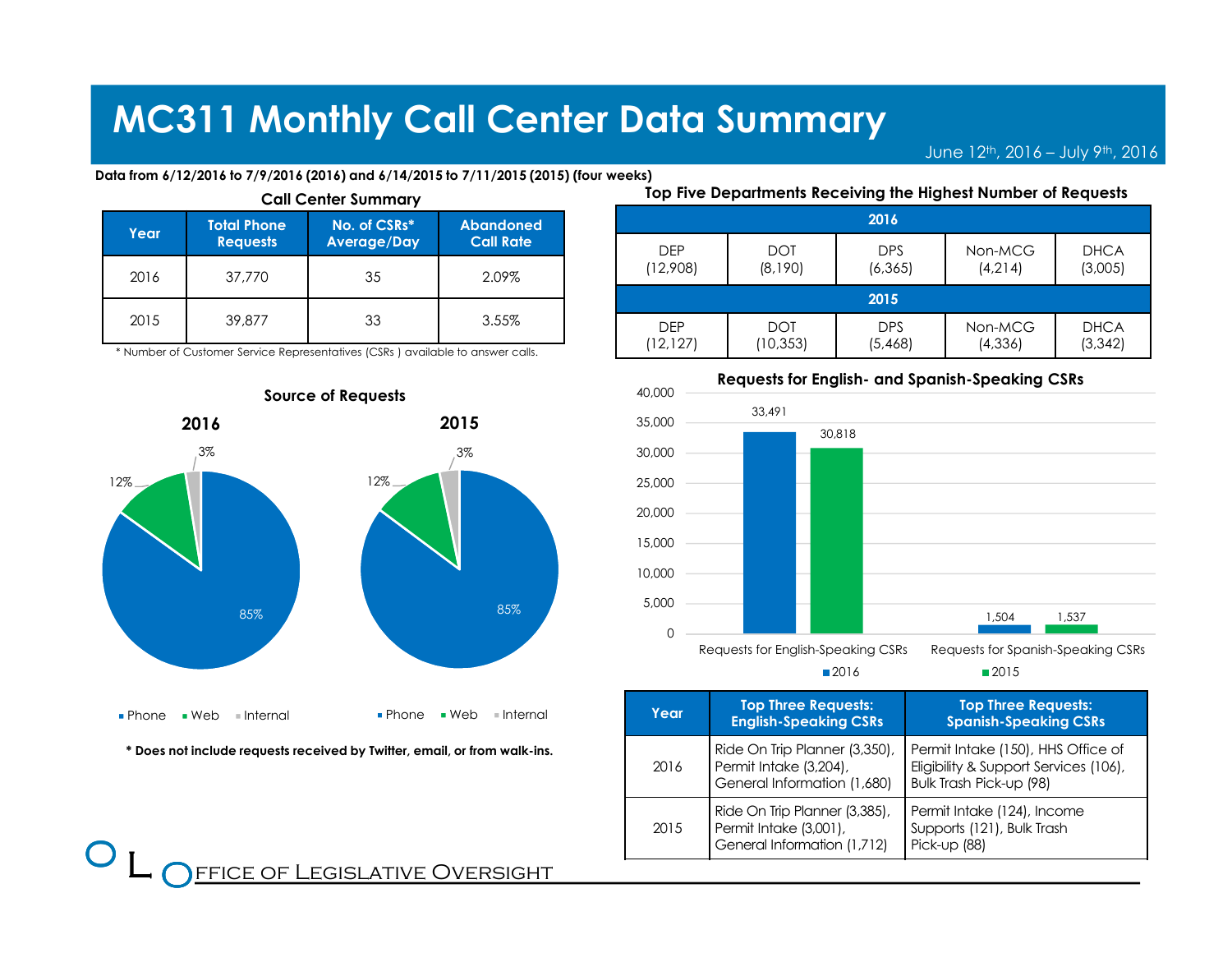July 10<sup>th</sup>, 2016 – August 6<sup>th</sup>, 2016

Data from 7/10/2016 to 8/6/2016 (2016) and 7/12/2015 to 8/8/2015 (2015) (four weeks)

| Year | <b>Total Phone</b><br><b>Requests</b> | No. of CSRs*<br>Average/Day | <b>Abandoned</b><br><b>Call Rate</b> |
|------|---------------------------------------|-----------------------------|--------------------------------------|
| 2016 | 34,764                                | 32                          | 2.37%                                |
| 2015 | 46,999                                | 34                          | 5.32%                                |

\* Number of Customer Service Representatives (CSRs ) available to answer calls.



**FFICE OF LEGISLATIVE OVERSIGHT** 

 $\bf{O}$  $\overline{\phantom{a}}$ 

#### Source of Requests

Top Five Departments Receiving the Highest Number of Requests

|            |            | 2016       |            |             |  |
|------------|------------|------------|------------|-------------|--|
| <b>DEP</b> | <b>DOT</b> | <b>DPS</b> | Non-MCG    | <b>FIN</b>  |  |
| (12,682)   | (8,645)    | (6, 493)   | (5,462)    | (3,945)     |  |
|            | 2015       |            |            |             |  |
| <b>DFP</b> | <b>DOT</b> | Non-MCG    | <b>DPS</b> | <b>DHCA</b> |  |
| (14, 973)  | (9,814)    | (5,884)    | (5,882)    | (4,106)     |  |



Requests for English-Speaking CSRs Requests for Spanish-Speaking CSRs

■2015

■2016

| Year | <b>Top Three Requests:</b><br><b>English-Speaking CSRs</b>                                       | <b>Top Three Requests:</b><br><b>Spanish-Speaking CSRs</b>                                                    |
|------|--------------------------------------------------------------------------------------------------|---------------------------------------------------------------------------------------------------------------|
| 2016 | Ride On Trip Planner (3,126),<br>Residential Inspections (2,514),<br>General Information (1,701) | Residential Inspections (181),<br>Office of Eligibility & Support<br>Services (103), Bulk Trash Pick-up (103) |
| 2015 | Ride On Trip Planner (3,389),<br>Permit Intake (3,404),<br>General Information (1,672)           | Permit Intake (168), Income<br>Supports (108), Ride On Trip<br>Planner (92)                                   |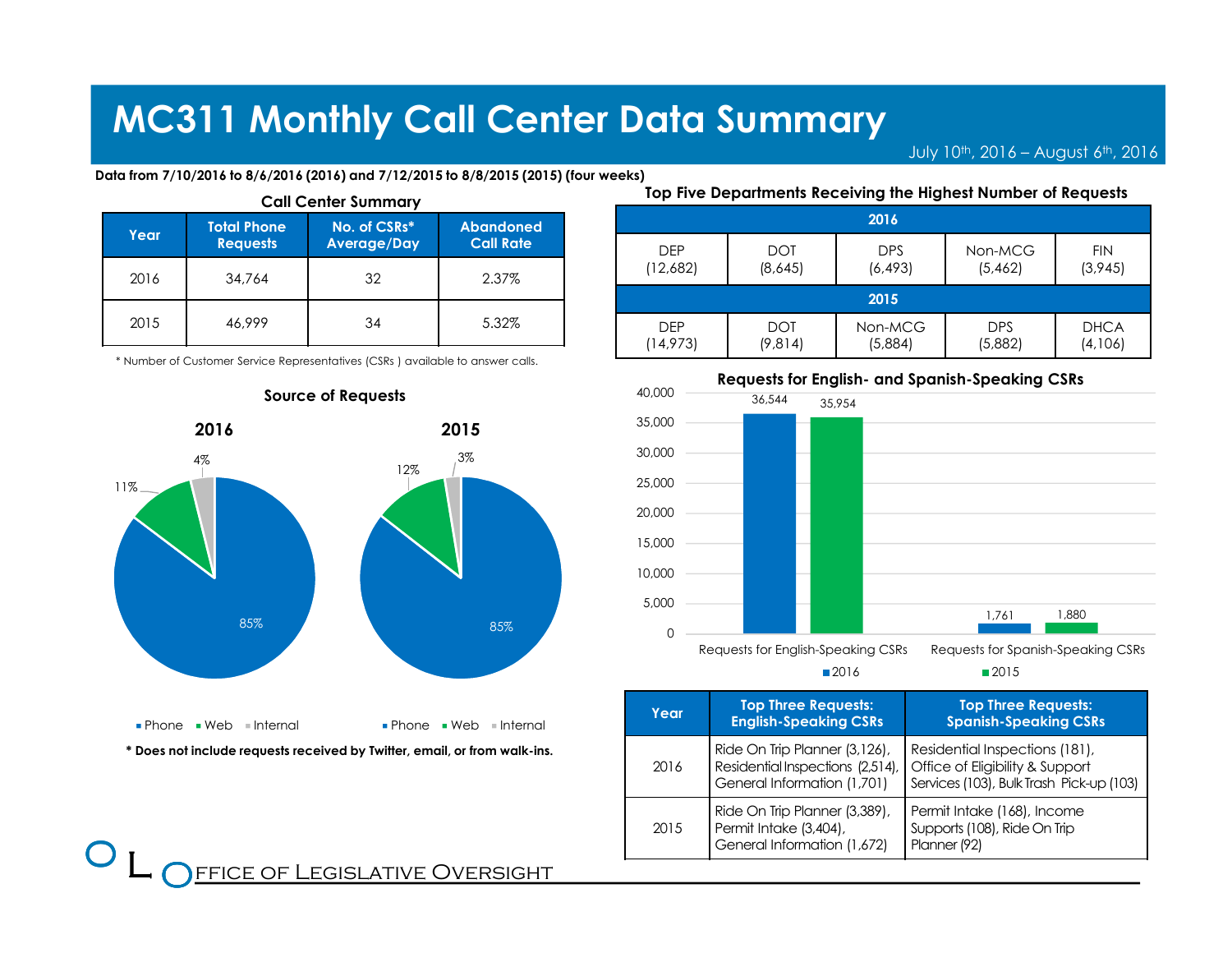August 7th, 2016 – September 3rd, <sup>2016</sup>

Data from 8/07/2016 to 9/3/2016 (2016) and 8/9/2015 to 9/5/2015 (2015) (four weeks)

| Year | <b>Total Phone</b><br><b>Requests</b> | No. of CSRs*<br><b>Average/Day</b> | <b>Abandoned</b><br><b>Call Rate</b> |
|------|---------------------------------------|------------------------------------|--------------------------------------|
| 2016 | 41,208**                              | 32                                 | 3.94%                                |
| 2015 | 41,223                                | 34                                 | 4.13%                                |

\* Number of Customer Service Representatives (CSRs )available to answer calls.

 \*\*Due to a MC311 system issue, the total number of calls for the four week period in 2016 does not include single calls which resulted in multiple service requests. MC311 is currently working to resolve this issue.



### Source of Requests

Top Five Departments Receiving the Highest Number of Requests

| 2016       |            |            |         |             |
|------------|------------|------------|---------|-------------|
| <b>DEP</b> | <b>DOT</b> | <b>DPS</b> | Non-MCG | <b>DHCA</b> |
| (11, 916)  | (8,876)    | (6, 432)   | (4,951) | (3,816)     |
| 2015       |            |            |         |             |
| <b>DFP</b> | DOT        | <b>DPS</b> | Non-MCG | <b>HHS</b>  |
| (11,034)   | (9, 114)   | (5,714)    | (5,053) | (3, 350)    |



Requests for English-Speaking CSRs Requests for Spanish-Speaking CSRs

■2015

■2016

| Year | <b>Top Three Requests:</b><br><b>English-Speaking CSRs</b>                                       | <b>Top Three Requests:</b><br><b>Spanish-Speaking CSRs</b>                                                    |
|------|--------------------------------------------------------------------------------------------------|---------------------------------------------------------------------------------------------------------------|
| 2016 | Ride On Trip Planner (3,428),<br>Residential Inspections (2,396),<br>General Information (1,598) | Residential Inspections (157),<br>Office of Eligibility & Support<br>Services (110), Bulk Trash Pick-Up (101) |
| 2015 | Ride On Trip Planner (2,635),<br>Permit Intake (2,501),<br>General Information (1,023)           | Permit Intake (134), Ride On Trip<br>Planner (97), Bulk Trash Pick-Up (96)                                    |

\* Does not include requests received by Twitter, email, or from walk-ins.

 $\overline{\phantom{a}}$ **FFICE OF LEGISLATIVE OVERSIGHT** 

 $\bf{O}$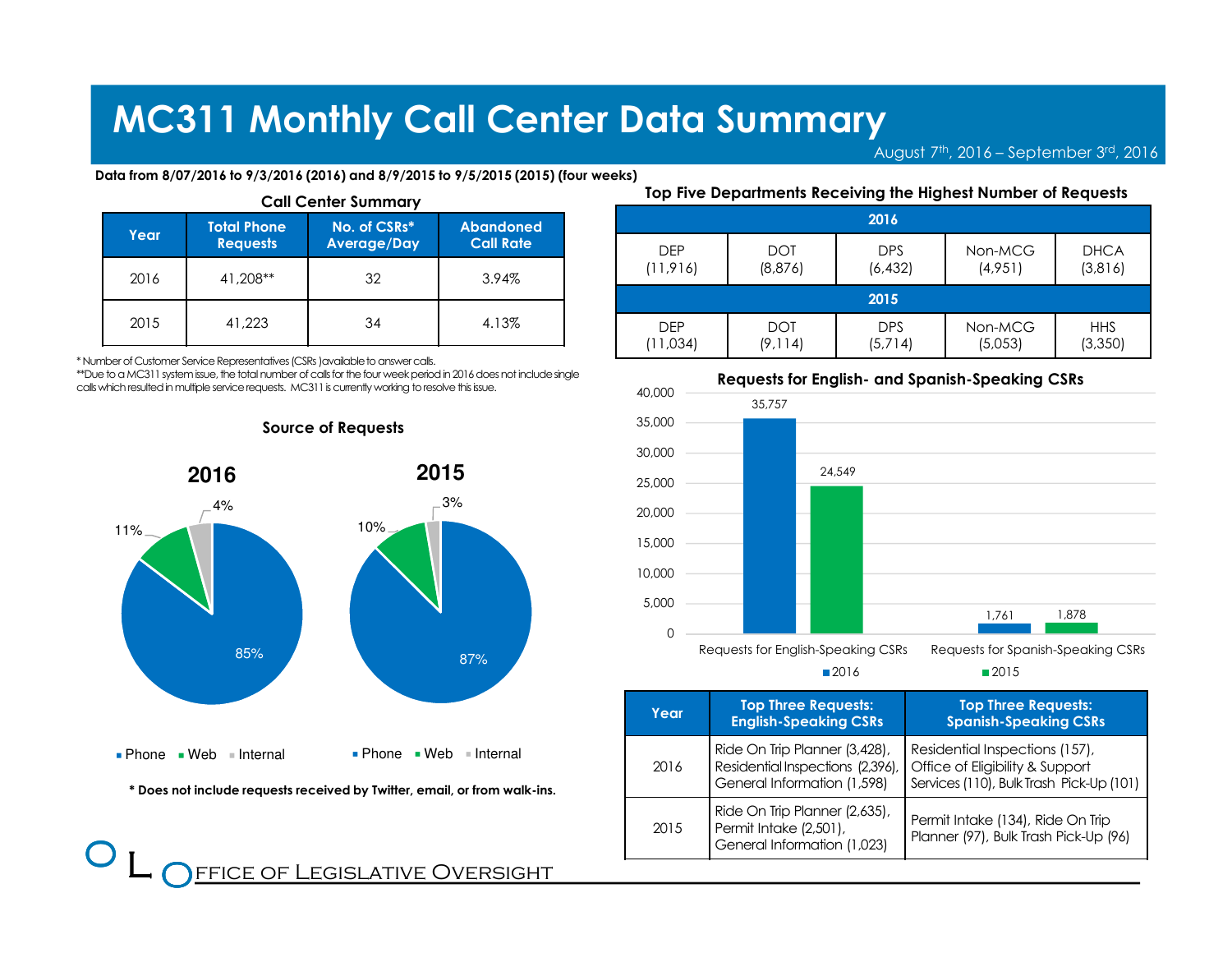DEP(11,932)

DEP

September 4<sup>th</sup>, 2016 – October 1st, 2016

FIN(4,831)

FIN

■2015

Non-MCG(4,408)

Data from 9/4/2016 to 10/1/2016 (2016) and 9/6/2015 to 10/3/2015 (2015) (four weeks)

| Year | <b>Total Phone</b><br><b>Requests</b> | No. of CSRs*<br>Average/Day | <b>Abandoned</b><br><b>Call Rate</b> |
|------|---------------------------------------|-----------------------------|--------------------------------------|
| 2016 | 41,804**                              | 30                          | 6.62%                                |
| 2015 | 39,166                                | 35                          | 4.17%                                |

\* Number of Customer Service Representatives (CSRs )available to answer calls.

 $\bf{O}$  $\overline{\phantom{a}}$ 

 \*\*Due to a MC311 system issue, the total number of calls for the four week period in 2016 does not include single calls which resulted in multiple service requests. MC311 is currently working to resolve this issue.

Source of Requests



\* Does not include requests received by Twitter, email, or from walk-ins.

FFICE OF LEGISLATIVE OVERSIGHT

# Call Center Summary

Requests for English- and Spanish-Speaking CSRs (9,553) (9,386) (5,405) (5,225)Non-MCG (4,145)37,0831,58913,7001,893 $\Omega$ 5,00010,00015,00020,00025,00030,00035,00040,000Requests for English-Speaking CSRs Requests for Spanish-Speaking CSRs

Top Five Departments Receiving the Highest Number of Requests

2016

2015

DPS

DPS(6,422)

**DOT** (8,884)

DOT

■2016

| Year | <b>Top Three Requests:</b><br><b>English-Speaking CSRs</b>                                | <b>Top Three Requests:</b><br><b>Spanish-Speaking CSRs</b>                                                    |
|------|-------------------------------------------------------------------------------------------|---------------------------------------------------------------------------------------------------------------|
| 2016 | Ride On Trip Planner (3,576),<br>Residential Inspections (2,395),<br>Tax Payments (1,859) | Residential Inspections (126), Bulk<br>Trash Pick-Up (118), Office of Eligibility<br>& Support Services (104) |
| 2015 | Ride On Trip Planner (1,835),<br>Permit Intake (1,334), Tax<br>Payments (843)             | Permit Intake (195), Ride On Trip<br>Planner (140), Office of Eligibility &<br>Support Services (131)         |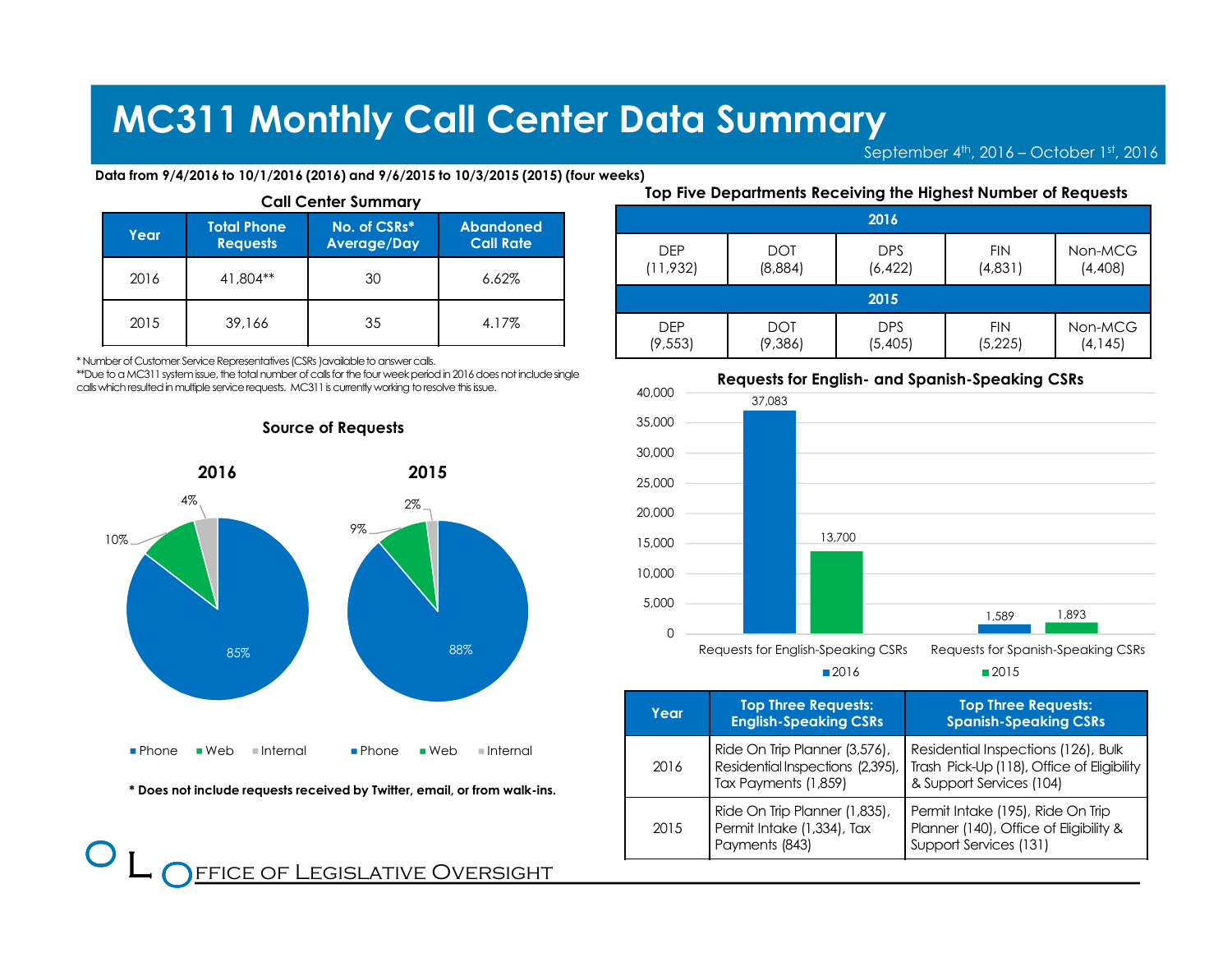October  $2<sup>nd</sup>$ , 2016 – October  $2<sup>gh</sup>$ , 2016

Data from 10/2/2016 to 10/29/2016 (2016) and 10/4/2015 to 10/31/2015 (2015) (four weeks)

| Year | <b>Total Phone</b><br><b>Requests</b> | No. of CSRs*<br><b>Average/Day</b> | <b>Abandoned</b><br><b>Call Rate</b> |
|------|---------------------------------------|------------------------------------|--------------------------------------|
| 2016 | 41,188**                              | 32                                 | 5.73%                                |
| 2015 | 39,087                                | 38                                 | 2.71%                                |

\* Number of Customer Service Representatives (CSRs )available to answer calls.

 $\bf{O}$  $\overline{\phantom{a}}$ 

 \*\*Due to a MC311 system issue, the total number of calls for the four week period in 2016 does not include single calls which resulted in multiple service requests. MC311 is currently working to resolve this issue.





\* Does not include requests received by Twitter, email, or from walk-ins.

**FFICE OF LEGISLATIVE OVERSIGHT** 

Call Center Summary

Top Five Departments Receiving the Highest Number of Requests

| 2016       |            |            |          |            |
|------------|------------|------------|----------|------------|
| <b>DFP</b> | <b>DOT</b> | <b>DPS</b> | Non-MCG  | <b>HHS</b> |
| (10, 972)  | (8,420)    | (6,695)    | (4, 179) | (3, 455)   |
| 2015       |            |            |          |            |
| <b>DEP</b> | DOT        | <b>DPS</b> | Non-MCG  | <b>HHS</b> |
| (9, 479)   | (9, 347)   | (5, 454)   | (3,900)  | (3,782)    |



■2016

■2015

| Year | <b>Top Three Requests:</b><br><b>English-Speaking CSRs</b>                                       | <b>Top Three Requests:</b><br><b>Spanish-Speaking CSRs</b>                                                    |
|------|--------------------------------------------------------------------------------------------------|---------------------------------------------------------------------------------------------------------------|
| 2016 | Ride On Trip Planner (3,404),<br>Residential Inspections (2,547),<br>General Information (1,885) | Office of Eligibility & Support Services<br>(142), Residential Inspections (140),<br>Bulk Trash Pick-Up (114) |
| 2015 | Ride On Trip Planner (4,305),<br>Permit Intake Issuance (3,502),<br>General Information (1,550)  | Permit Intake (184), Ride On Trip<br>Planner (121), Office of Eligibility &<br>Support Services (110)         |

#### Requests for English- and Spanish-Speaking CSRs